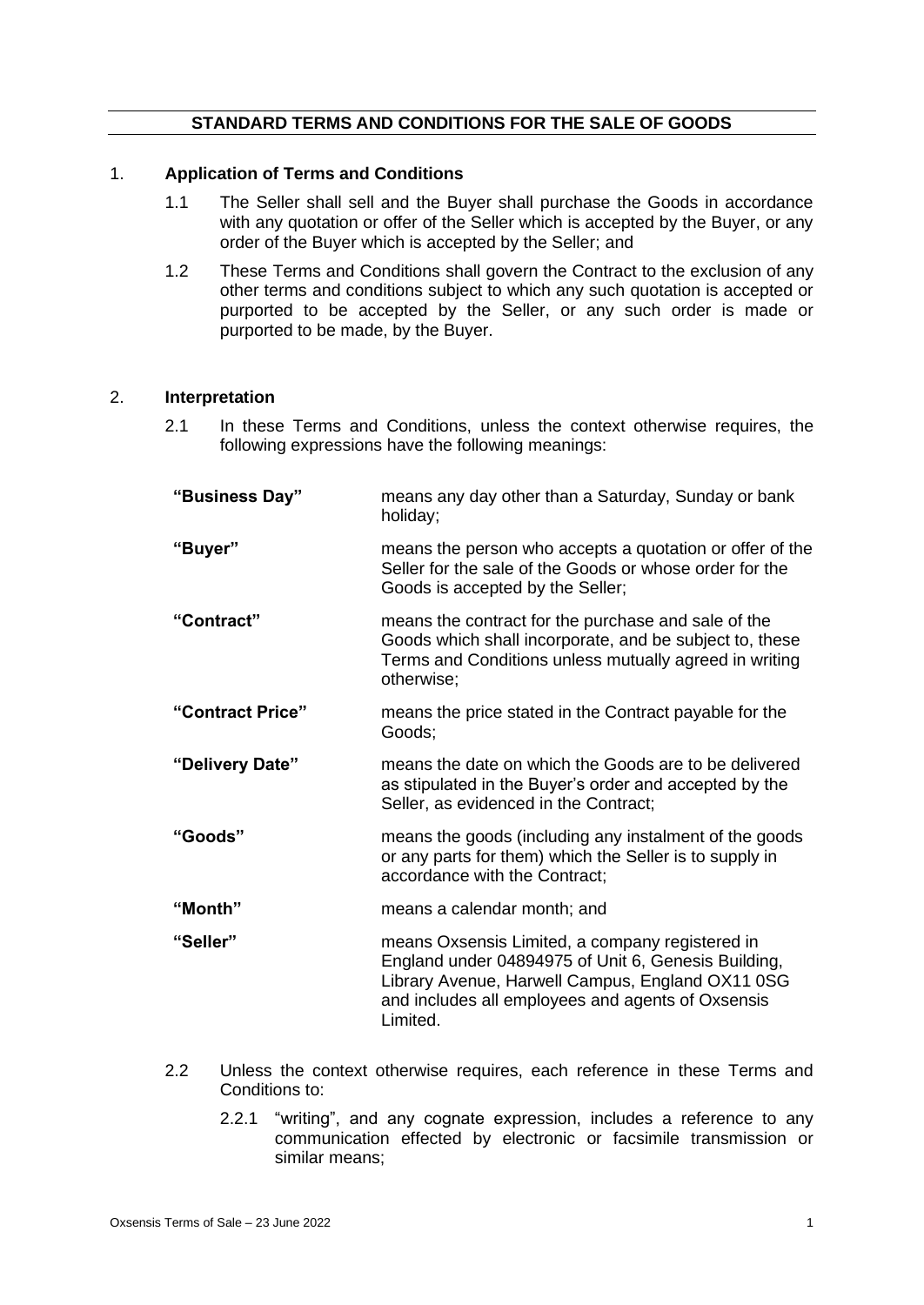- 2.2.2 a statute or a provision of a statute is a reference to that statute or provision as amended or re-enacted at the relevant time;
- 2.2.3 "these Terms and Conditions" is a reference to these Terms and Conditions and any Schedules as amended or supplemented at the relevant time;
- 2.2.4 a Schedule is a schedule to these Terms and Conditions; and
- 2.2.5 a Clause or paragraph is a reference to a Clause of these Terms and Conditions (other than the Schedules) or a paragraph of the relevant Schedule.
- 2.2.6 a "Party" or the "Parties" refer to the parties to these Terms and Conditions.
- 2.3 The headings used in these Terms and Conditions are for convenience only and shall have no effect upon the interpretation of these Terms and Conditions.
- 2.4 Words imparting the singular number shall include the plural and vice versa.
- 2.5 References to any gender shall include the other gender.

## 3. **Basis of Sale**

- 3.1 The Seller's employees or agents are not authorised to make any representations concerning the Goods unless confirmed by the Seller in writing. In entering into the Contract the Buyer acknowledges that it does not rely on, and waives any claim for breach of, any such representations which are not so confirmed.
- 3.2 No variation to these Terms and Conditions, or to the Contract, shall be binding unless agreed in writing between the authorised representatives of the Buyer and the Seller.
- 3.3 Sales literature, price lists and other documents issued by the Seller in relation to the Goods are subject to alteration without notice and do not constitute offers to sell the Goods which are capable of acceptance. No contract for the sale of the Goods shall be binding on the Seller unless the Seller has issued a quotation which is expressed to be an offer to sell the Goods or has accepted an order placed by the Buyer by whichever is the earlier of:
	- 3.3.1 the Seller's written acceptance;
	- 3.3.2 delivery of the Goods; or
	- 3.3.3 the Seller's invoice.
- 3.4 Any typographical, clerical or other accidental errors or omissions in any sales literature, quotation, price list, acceptance of offer, invoice or other document or information issued by the Seller shall be subject to correction without any liability on the part of the Seller.

### 4. **Orders and Specifications**

- 4.1 No order submitted by the Buyer shall be deemed to be accepted by the Seller unless and until confirmed in writing by the Seller's authorised representative.
- 4.2 The specification for the Goods shall be that set out in the Seller's sales documentation, including the Sale Order confirmation, unless varied expressly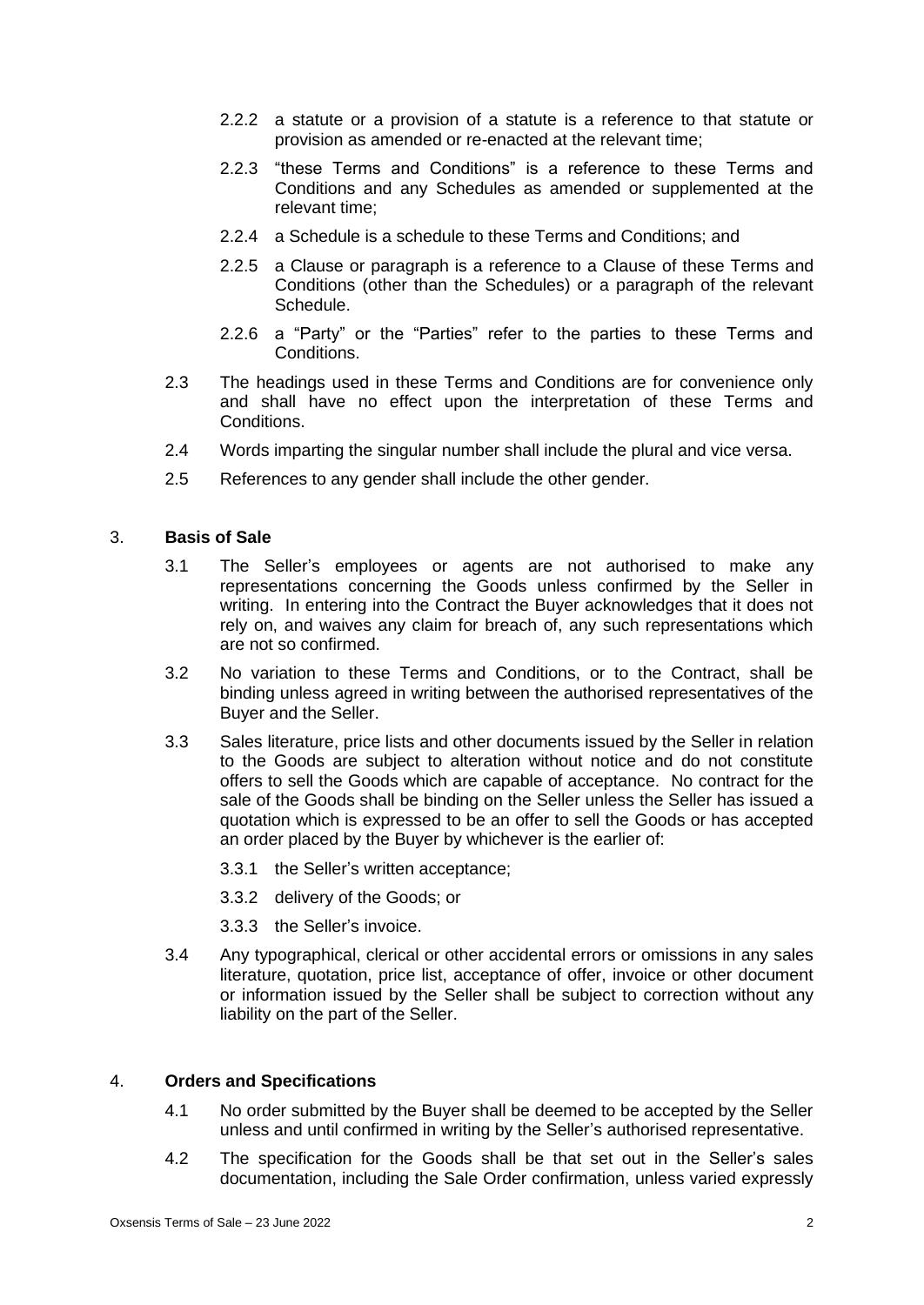in the Buyer's order (if such variation(s) is/are accepted by the Seller). The Goods will only be supplied in the minimum units thereof stated in the Seller's price list or in multiples of those units. Orders received for quantities other than these will be adjusted accordingly.

- 4.3 Illustrations, photographs or descriptions whether in catalogues, brochures, price lists or other documents issued by the Seller are intended as a guide only and shall not be binding on the Seller.
- 4.4 The Seller reserves the right to make any changes in the specification of the Goods which are required to conform with any applicable safety or other statutory or regulatory requirements or, where the Goods are to be supplied to the Buyer's specification, which do not materially affect their quality or performance.
- 4.5 No order which has been accepted by the Seller may be cancelled by the Buyer except with the agreement in writing of the Seller on the terms that the Buyer shall indemnify the Seller in full against all loss (including loss of profit), costs (including the cost of all labour and materials used), damages, charges and expenses incurred by the Seller as a result of such cancellation.
- 4.6 All orders are subject to UK laws, including export controls.

## 5. **Price**

- 5.1 The Contract Price of the Goods shall be the price listed in the Seller's quotation current at the date of acceptance of the Buyer's order or such other price as may be agreed in writing by the Seller and the Buyer.
- 5.2 Where the Seller has quoted a price for the Goods the price quoted shall be valid for 30 days only or such lesser time as the Seller may specify.
- 5.3 The Seller reserves the right, by giving written notice to the Buyer at any time before delivery, to increase the price of the Goods to reflect any increase in the cost to the Seller which is due to any factor beyond the control of the Seller (including, without limitation, any foreign exchange fluctuation, currency regulation, alteration of duties, significant increase in the costs of labour, materials or other costs of manufacture), any change in delivery dates, quantities or specifications for the Goods which are requested by the Buyer, or any delay caused by any instructions of the Buyer or failure of the Buyer to give the Seller adequate information or instructions.
- 5.4 Except as otherwise stated under the terms of any quotation or in any price list of the Seller, and unless otherwise agreed in writing between the Buyer and the Seller, all prices are exclusive of the Seller's charges for packaging and transport.
- 5.5 The Contract Price is exclusive of any applicable value added tax, excise, sales taxes or levies of a similar nature which are imposed or charged by any competent fiscal authority in respect of the Goods, which the Buyer shall be additionally liable to pay to the Seller.

### 6. **Payment**

6.1 Subject to any special terms agreed in writing between the Buyer and the Seller, the Seller shall invoice the Buyer for the Contract Price of the Goods on or at any time after delivery of the Goods, unless the Goods are to be collected by the Buyer or the Buyer wrongfully fails to take delivery of the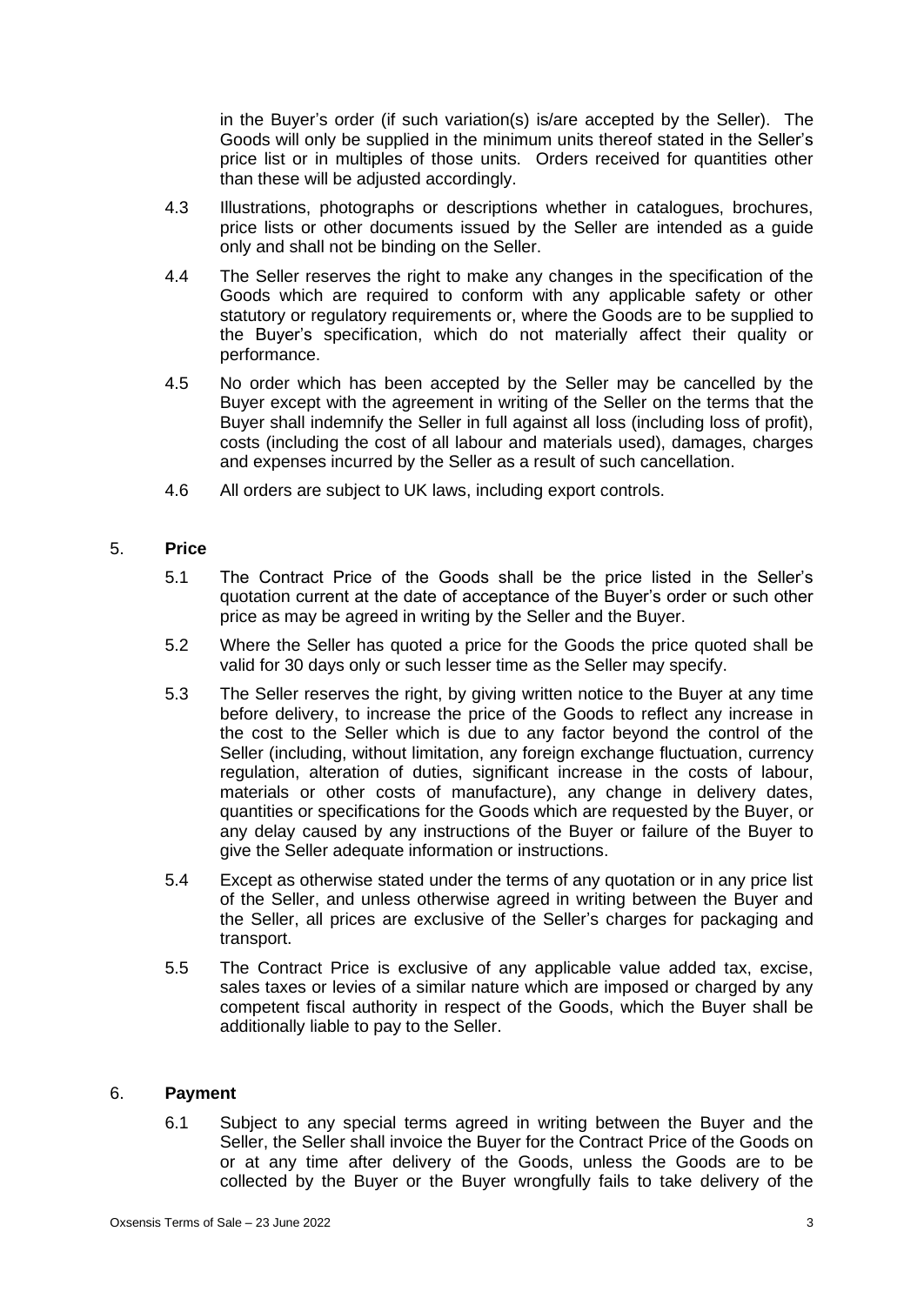Goods, in which event the Seller shall be entitled to invoice the Buyer for the Contract Price at any time after the Seller has notified the Buyer that the Goods are ready for collection or (as the case may be) the Seller has tendered delivery of the Goods.

- 6.2 The Buyer shall pay the Contract Price of the Goods (less any discount or credit allowed by the Seller, but without any other deduction, credit or set off) within 10 Business Days of the date of the Seller's invoice or otherwise in accordance with such credit terms as may have been agreed in writing between the Buyer and the Seller in respect of the Contract. Payment shall be made on the due date notwithstanding that delivery may not have taken place and/or that the property in the Goods has not passed to the Buyer. The time for the payment of the Contract Price shall be of the essence of the Contract. Receipts for payment will be issued only upon request.
- 6.3 All payments shall be made to the Seller as indicated on the form of acceptance or invoice issued by the Seller.
- 6.4 The Seller is not obliged to accept orders from any customer or buyer who has not supplied the Seller with references satisfactory to the Seller. If at any time the Seller is not satisfied as to the creditworthiness of the Buyer it may give notice in writing to the Buyer that no further credit will be allowed to the Buyer in which event no further goods will be delivered to the Buyer other than against cash payment and notwithstanding sub-Clause 6.2 of these Terms and Conditions, all amounts owing by the Buyer to the Seller shall be immediately payable in cash.

## 7. **Delivery**

- 7.1 Delivery of the Goods shall be made by the Seller delivering the Goods to the place in specified in the Buyer's order and/or the Seller's acceptance and/or the Contract as the location to which the Goods are to be delivered by the Seller or, if no place of delivery is so specified, by the Buyer collecting the Goods at the Seller's premises at any time after the Seller has notified the Buyer that the Goods are ready for collection.
- 7.2 The Delivery Date is approximate only and time for delivery shall not be of the essence unless previously agreed by the Seller in writing. The Goods may be delivered by the Seller in advance of the Delivery Date upon giving reasonable notice to the Buyer.
- 7.3 Where the Goods are to be delivered in instalments, each delivery shall constitute a separate contract and failure by the Seller to deliver any one or more of the instalments in accordance with these Terms and Conditions or any claim by the Buyer in respect of any one or more instalments shall not entitle the Buyer to treat the Contract as a whole as repudiated.
- 7.4 If the Buyer fails to take delivery of the Goods or any part of them on the Delivery Date and/or fails to provide any instructions, documents, licences, consents or authorisations required to enable the Goods to be delivered on that date, the Seller shall be entitled upon giving written notice to the Buyer to store or arrange for the storage of the Goods and then notwithstanding the provisions of sub-Clause 10.1, risk in the Goods shall pass to the Buyer, delivery shall be deemed to have taken place and the Buyer shall pay to the Seller all costs and expenses including storage and insurance charges arising from such failure.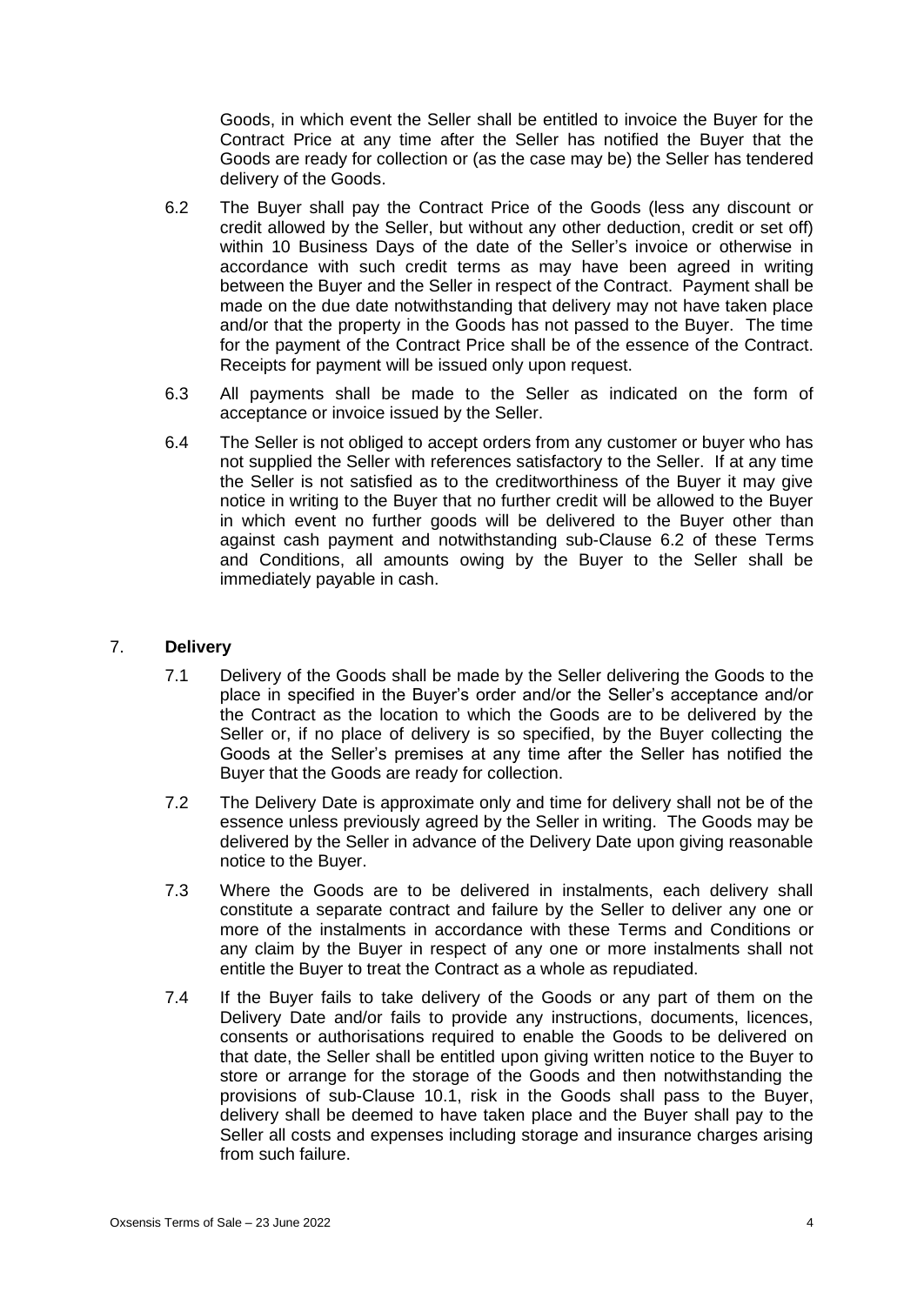## 8. **Non-Delivery**

- 8.1 If the Seller fails to deliver the Goods or any part thereof on the Delivery Date other than for reasons outside the Seller's reasonable control or the Buyer's or its carrier's fault:
	- 8.1.1 if the Seller delivers the Goods within 10 thereafter the Seller shall have no liability in respect of such late delivery; or
	- 8.1.2 if the Buyer gives written notice to the Seller within 10 Business Days after the Delivery Date and the Seller fails to deliver the Goods within 10 Business Days after receiving such notice the Buyer may cancel the order and the Seller's liability shall be limited to the excess (if any) of the cost to the Buyer (in the cheapest available market) of similar goods to those not delivered over the price of the Goods not delivered.

## 9. **Inspection/Shortage**

- 9.1 The Buyer is under a duty whenever possible to inspect the Goods on delivery or on collection as the case may be.
- 9.2 Where the Goods cannot be examined the carrier's note or such other note as appropriate shall be marked "not examined".
- 9.3 The Seller shall be under no liability for any damage or shortages that would be apparent on reasonable careful inspection if the provisions of this Clause 9 are not complied with and, in any event, will be under no liability if a written complaint is not delivered to the Seller within 10 Business Days of delivery detailing the alleged damage or shortage.
- 9.4 In all cases where defects or shortages are complained of the Seller shall be under no liability in respect thereof unless an opportunity to inspect the Goods is supplied to the Seller before any use is made thereof or any alteration or modification is made thereto by the Buyer.
- 9.5 Subject to sub-Clauses 9.3 and 9.4, the Seller shall make good any shortage in the Goods and where appropriate replace any Goods damaged in transit as soon as it is reasonable to do so, but otherwise shall be under no liability whatsoever arising from such shortage or damage.

### 10. **Risk and Retention of Title**

- 10.1 Risk of damage to or loss of the Goods shall pass to the Buyer at:
	- 10.1.1 in the case of Goods to be delivered at the Seller's premises, the time when the Seller notifies the Buyer that the Goods are available for collection; or
	- 10.1.2 in the case of Goods to be delivered otherwise than at the Seller's premises, the time of delivery or, if the Buyer wrongfully fails to take delivery of the Goods, the time when the Seller has tendered delivery of the Goods.
- 10.2 Notwithstanding delivery and the passing of risk in the Goods, or any other provision of these Terms and Conditions, legal and beneficial title of the Goods shall not pass to the Buyer until the Seller has received in cash or cleared funds payment in full of the price of the Goods.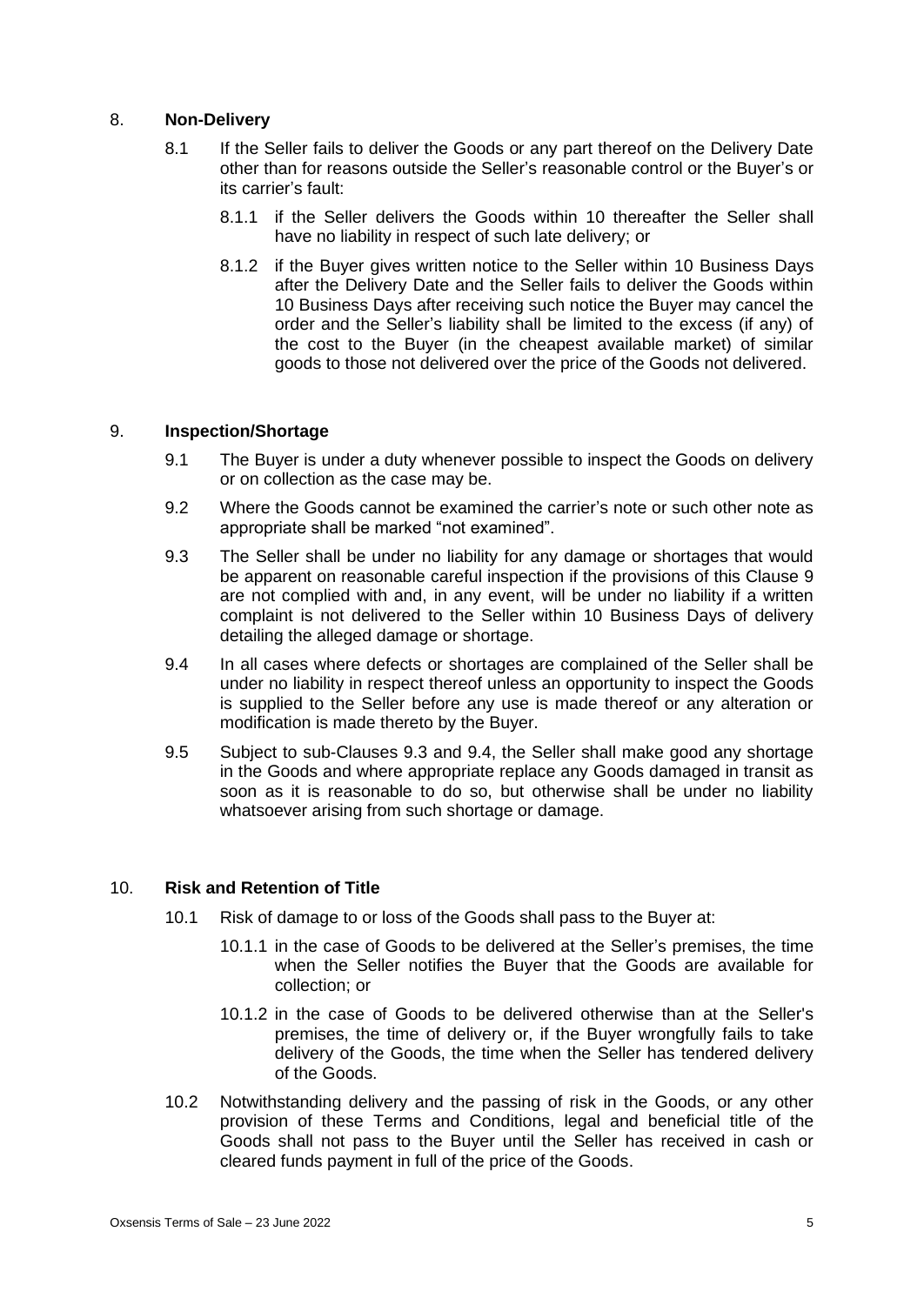- 10.3 Until payment has been made to the Seller in accordance with these Terms and Conditions and the Contract and title in the Goods has passed to the Buyer, the Buyer shall be in possession of the Goods as bailee for the Seller and the Buyer shall store the Goods separately and in an appropriate environment, shall ensure that they are identifiable as being supplied by the Seller and shall insure the Goods against all reasonable risks.
- 10.4 The Buyer shall not be entitled to pledge or in any way charge by way of security for any indebtedness any of the Goods which remain the property of the Seller, but if the Buyer does so all money owing by the Buyer to the Seller shall (without prejudice to any other right or remedy of the Seller) forthwith become due and payable.
- 10.5 The Seller reserves the right to repossess any Goods in which the Seller retains title without notice. The Buyer irrevocably authorises the Seller to enter the Buyer's premises during normal business hours for the purpose of repossessing the Goods in which the Seller retains title or inspecting the Goods to ensure compliance with the storage and identification requirements of sub-Clause 10.3.
- 10.6 The Buyer's right to possession of the Goods in which the Seller maintains legal and beneficial title shall terminate if:
	- 10.6.1 the Buyer commits or permits any material breach of his obligations under these Terms and Conditions;
	- 10.6.2 the Buyer enters into a voluntary arrangement under Parts I or VIII of the Insolvency Act 1986, the Insolvent Partnerships Order 1994 (as amended), or any other scheme or arrangement is made with his creditors;
	- 10.6.3 the Buyer is or becomes the subject of a bankruptcy order or takes advantage of any other statutory provision for the relief of insolvent debtors;
	- 10.6.4 the Buyer convenes any meeting of its creditors, enters into voluntary or compulsory liquidation, has a receiver, manager, administrator or administrative receiver appointed in respect of its assets or undertaking or any part thereof, any documents are filed with the court for the appointment of an administrator in respect of the Buyer, notice of intention to appoint an administrator is given by the Buyer or any of its directors or by a qualifying floating charge-holder (as defined in paragraph 14 of Schedule B1 of the Insolvency Act 1986), a resolution is passed or petition presented to any court for the winding up of the Buyer or for the granting of an administration order in respect of the Buyer, or any proceedings are commenced relating to the insolvency or possible insolvency of the Buyer.

### 11. **Assignment**

- 11.1 The Seller may assign the Contract or any part of it to any person, firm or company without the prior consent of the Buyer.
- 11.2 The Buyer shall not be entitled to assign the Contract or any part of it without the prior written consent of the Seller.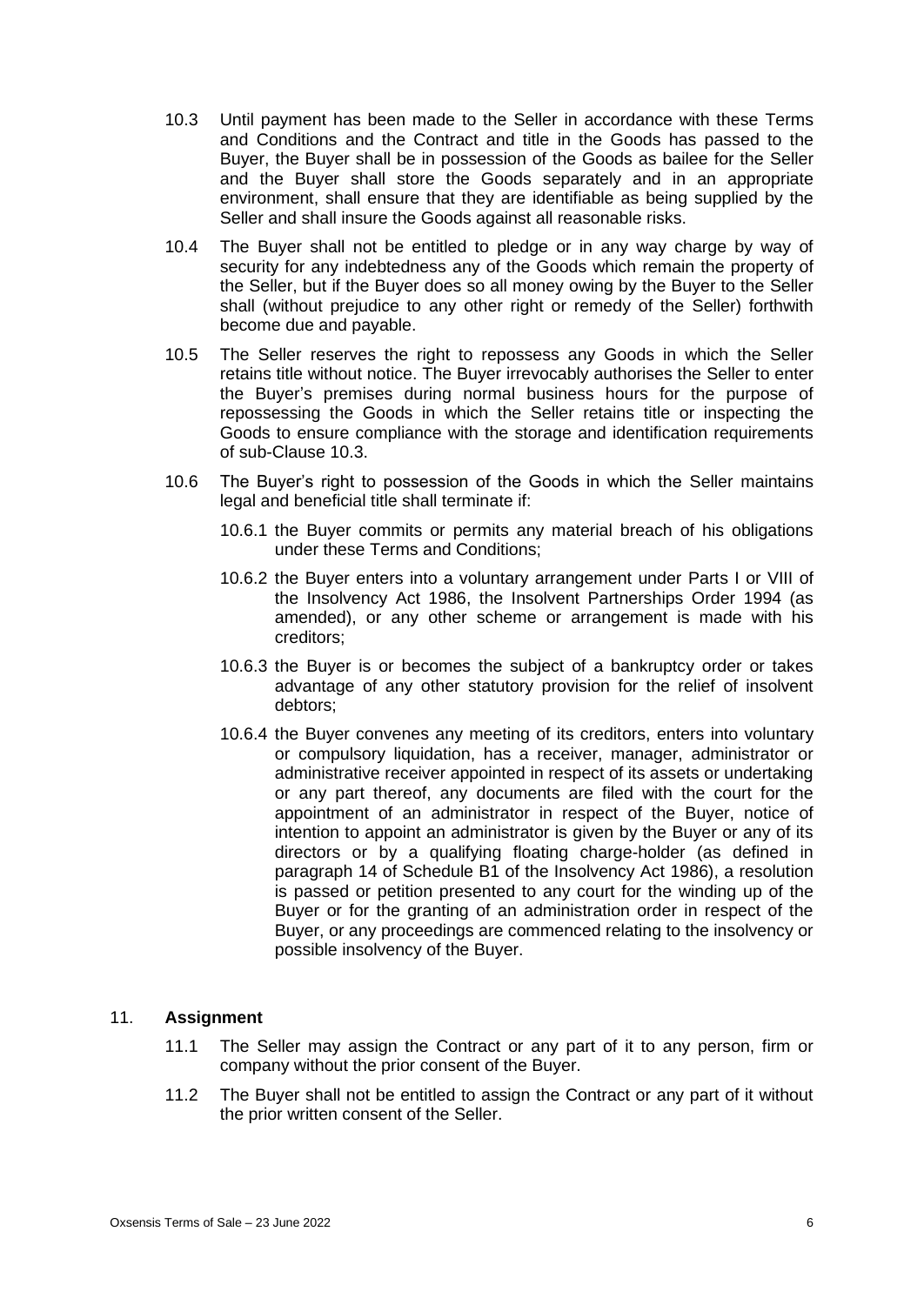# 12. **Defective Goods**

- 12.1 If on delivery any of the Goods are defective in any material respect and either the Buyer lawfully refuses delivery of the defective Goods or, if they are signed for on delivery as "condition and contents unknown" the Buyer gives written notice of such defect to the Seller within 10 Business Days of such delivery, the Seller shall at its option:
	- 12.1.1 replace the defective Goods within 20 Business Days of receiving the Buyer's notice; or
	- 12.1.2 refund to the Buyer the price for those Goods (or parts thereof, as appropriate) which are defective;

but the Seller shall have no further liability to the Buyer in respect thereof and the Buyer may not reject the Goods if delivery is not refused or notice given by the Buyer as set out above.

- 12.2 No Goods may be returned to the Seller without the prior agreement in writing of the Seller. Subject thereto any Goods returned which the Seller is satisfied were supplied subject to defects of quality or condition which would not be apparent on inspection shall either be replaced free of charge or, at the Seller's sole discretion the Seller shall refund or credit to the Buyer the price of such defective Goods but the Seller shall have no further liability to the Buyer.
- 12.3 If the Buyer purchases any Goods within six months of the launch of such goods the Buyer shall have the right to return the Goods or any part of such order within 3 months of delivery, provided always that the Buyer exercising such right shall:
	- 12.3.1 return such goods at his risk and cost; and
	- 12.3.2 indemnify the Seller against any cost incurred by the Seller in rectifying any deterioration of the Goods caused by incorrect storage or use while in the Buyer's possession.
- 12.4 The Seller shall be under no liability in respect of any defect arising from fair wear and tear, or any wilful damage, negligence, subjection to normal conditions, failure to follow the Seller's instructions (whether given orally or in writing), misuse or alteration of the Goods without the Seller's prior approval, or any other act or omission on the part of the Buyer, its employees or agents or any third party.
- 12.5 Subject as expressly provided in these Terms and Conditions, and except where the Goods are sold under a consumer sale, all warranties, conditions or other terms implied by statute or common law are excluded to the fullest extent permitted by law.
- 12.6 Except in respect of death or personal injury caused by the Seller's negligence, or as expressly provided in these Terms and Conditions, the Seller shall not be liable to the Buyer by reason of any representation, or any implied warranty, condition or other term, or any duty at common law or under statute, or under the express terms of the Contract, for any direct or consequential loss or damage sustained by the Buyer (including without limitation loss of profit or indirect or special loss), costs, expenses or other claims for consequential compensation whatsoever (and whether caused by the negligence of the Seller, its servants or agents or otherwise) which arise out of or in connection with the supply of the Goods or their use or resale by the Buyer.
- 12.7 The Buyer shall be responsible for ensuring that, except to the extent that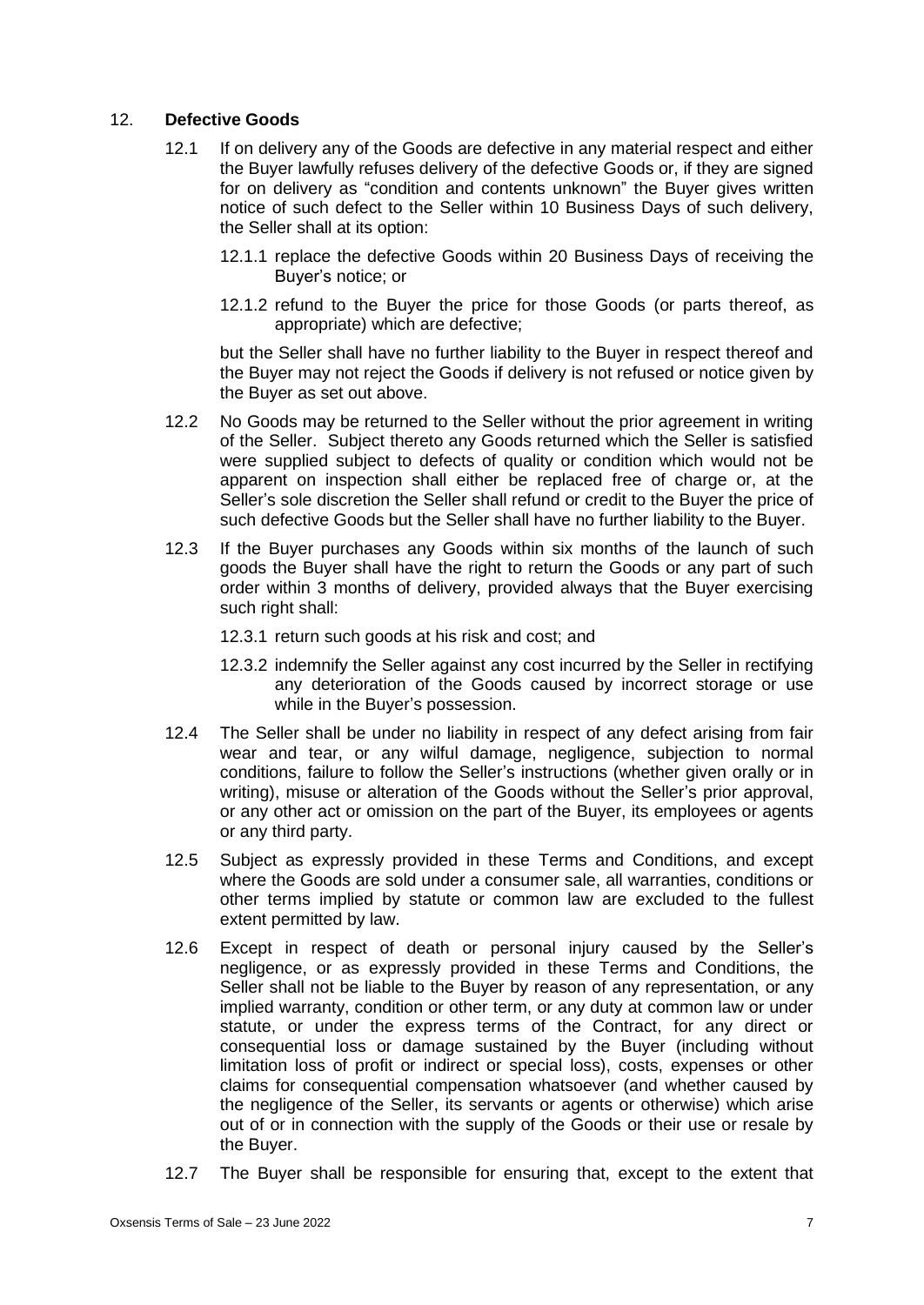instructions as to the use or sale of the Goods are contained in the packaging or labelling of the Goods, any use or sale of the Goods by the Buyer is in compliance with all applicable statutory requirements and that handling and sale of the Goods by the Buyer is carried out in accordance with directions given by the Seller or any competent governmental or regulatory authority and the Buyer will indemnify the Seller against any liability loss or damage which the Seller might suffer as a result of the Buyer's failure to comply with this condition.

### 13. **Buyer's Default**

- 13.1 If the Buyer fails to make any payment on the due date then, without prejudice to any other right or remedy available to the Seller, the Seller shall be entitled to:
	- 13.1.1 cancel the order or suspend any further deliveries to the Buyer;
	- 13.1.2 appropriate any payment made by the Buyer to such of the Goods (or the goods supplied under any other contract between the Buyer and the Seller) as the Seller may think fit (notwithstanding any purported appropriation by the Buyer); and
	- 13.1.3 charge the Buyer interest (both before and after any judgement) on the amount unpaid, at the rate of 8% per annum above Bank of England's base rate from time to time, until payment in full is made (a part of a month being treated as a full month for the purpose of calculating interest).
- 13.2 This condition applies if:
	- 13.2.1 the Buyer fails to perform or observe any of its obligations hereunder or is otherwise in breach of the Contract;
	- 13.2.2 the Buyer becomes subject to an administration order or enters into a voluntary arrangement under Parts I or VIII of the Insolvency Act 1986 or the Insolvent Partnerships Order 1994 (as amended) or (being an individual or firm) becomes bankrupt or (being a company) goes into liquidation;
	- 13.2.3 an encumbrancer takes possession, or a receiver is appointed, of any of the property or assets of the Buyer;
	- 13.2.4 the Buyer ceases, or threatens to cease, to carry on business; or
	- 13.2.5 the Seller reasonably apprehends that any of the events mentioned above is about to occur in relation to the Buyer and notifies the Buyer accordingly.
- 13.3 If sub-Clause 13.2 applies then, without prejudice to any other right or remedy available to the Seller, the Seller shall be entitled to cancel the Contract or suspend any further deliveries under the Contract without any liability to the Buyer, and if the Goods have been delivered but not paid for the price shall become immediately due and payable notwithstanding any previous agreement or arrangement to the contrary.

# 14. **Limitation of Liability**

14.1 Subject to the provisions of Clauses 7, 8 and 12 the following provisions set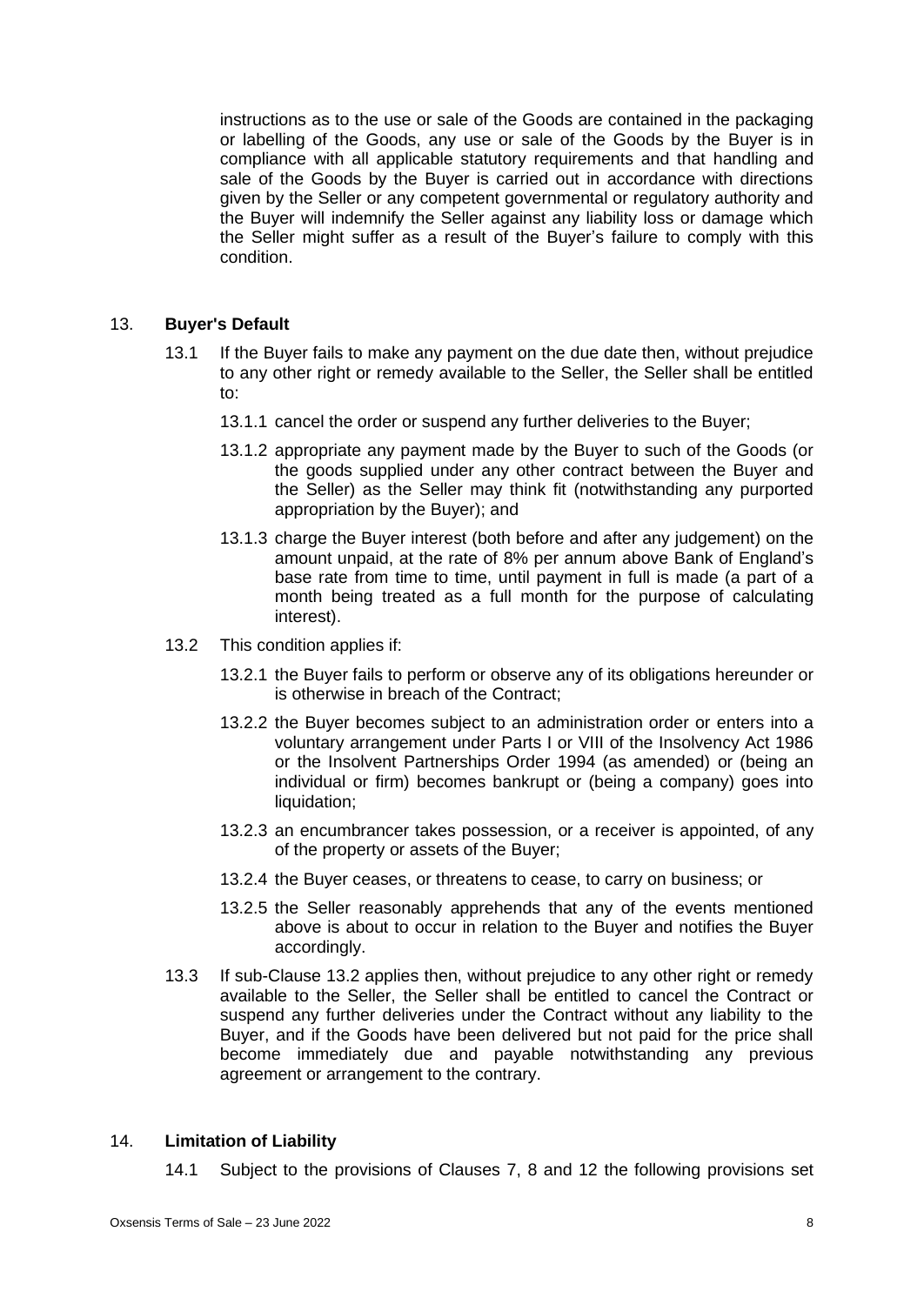out the entire financial liability of the Seller (including any liability for the acts or omissions of its employees, agents and sub-contractors) to the Buyer in respect of:

- 14.1.1 any breach of these Terms and Conditions or the Contract;
- 14.1.2 any use made (including but not limited to modifications) or resale by the Buyer of any of the Goods, or of any product incorporating any of the Goods; and
- 14.1.3 any representation, statement or tortious act or omission including negligence arising under or in connection with the Contract.
- 14.2 All warranties, conditions and other terms implied by statute or common law (save for the conditions implied by section 12 of the Sale of Goods Act 1979) are, to the fullest extent permitted by law, excluded from the Contract.
- 14.3 Nothing in these Terms and Conditions excludes or limits the liability of the Seller:
	- 14.3.1 for death or personal injury caused by the Seller's negligence;
	- 14.3.2 for any matter which it would be illegal for the Seller to exclude or attempt to exclude its liability; or
	- 14.3.3 for fraud or fraudulent misrepresentation.
- 14.4 Subject to sub-Clauses 14.2 and 14.3:
	- 14.4.1 the Seller's total liability in contract, tort (including negligence or breach of statutory duty), misrepresentation, restitution or otherwise, arising in connection with the performance or contemplated performance of the Contract shall be limited to the Contract Price; and
	- 14.4.2 the Seller shall not be liable to the Buyer for any pure economic loss, loss of profit, loss of business, depletion of goodwill or otherwise, in each case whether direct, indirect or consequential, or any claims for consequential compensation whatsoever (howsoever caused) which arise out of or in connection with the Contract.

### 15. **Confidentiality, Publications and Endorsements**

- 15.1 The Buyer will regard as confidential the contract and all information obtained by the Buyer relating to the business and/or products of the Seller and will not use or disclose to any third party such information without the Seller's prior written consent provided that this undertaking shall not apply to information which is in the public domain other than by reason of the Buyer's default.
- 15.2 The Buyer will not use, authorise or permit any other person to use any name, trademark, house mark, emblem or symbol which the Seller is licensed to use or which is owned by the Seller upon any premises, note paper, visiting cards, advertisement or other printed matter or in any other manner whatsoever unless such use shall have been previously authorised in writing by the Seller and (where appropriate) its licensor.
- 15.3 The Buyer will use its reasonable endeavours to ensure compliance with this Clause 15 by its employees, servants and agents.
- 15.4 The provisions of this Clause 15 shall survive the termination of the Contract.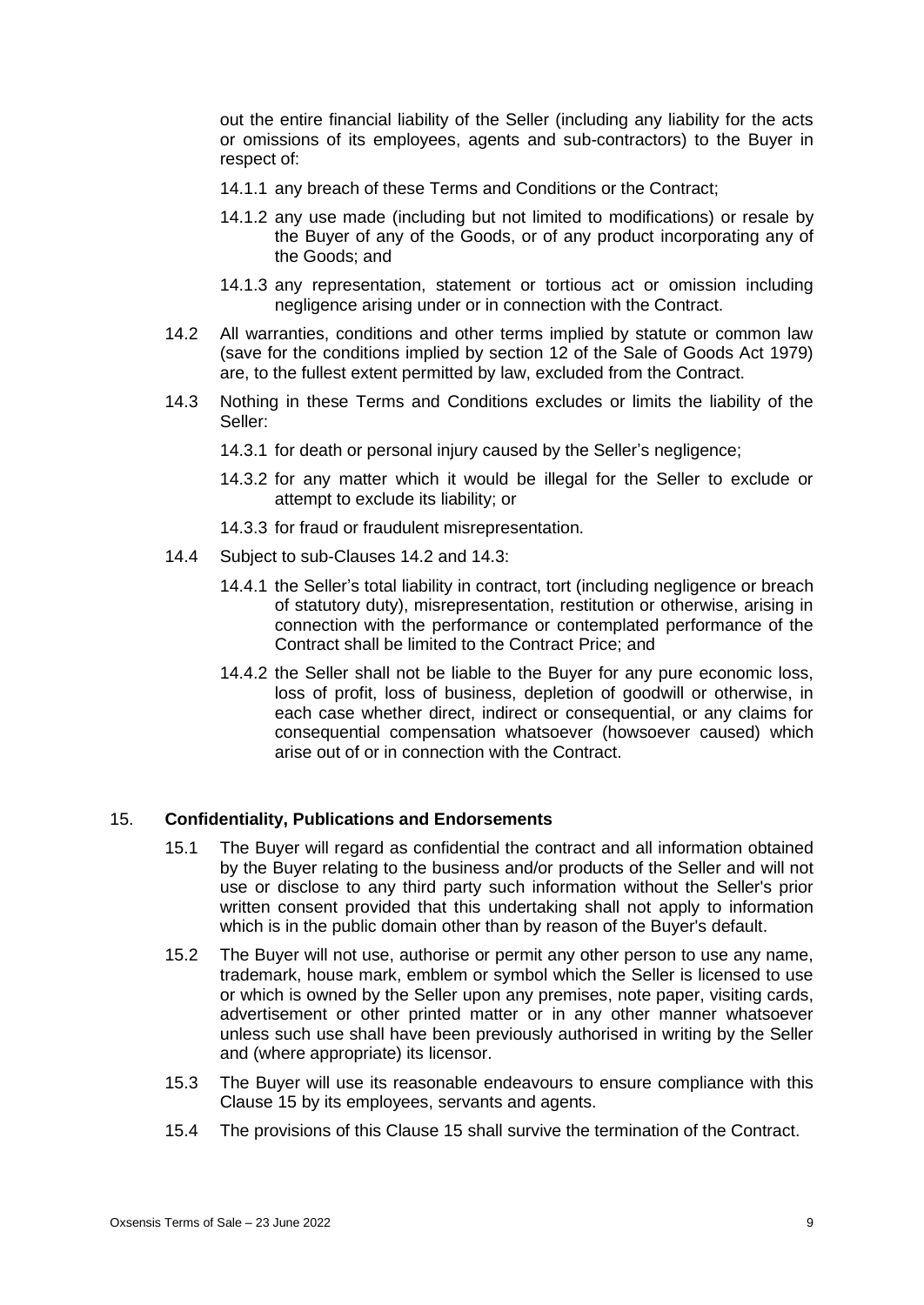## 16. **Communications**

- 16.1 All notices under these Terms and Conditions and under the Contract shall be in writing and be deemed duly given if signed by, or on behalf of, a duly authorised officer of the Party giving the notice.
- 16.2 Notices shall be deemed to have been duly given:
	- 16.2.1 when delivered, if delivered by courier or other messenger (including registered mail) during the normal business hours of the recipient; or
	- 16.2.2 when sent, if transmitted by facsimile or e-mail and a successful transmission report or return receipt is generated; or
	- 16.2.3 on the fifth business day following mailing, if mailed by national ordinary mail, postage prepaid; or
	- 16.2.4 on the tenth business day following mailing, if mailed by airmail, postage prepaid.
- 16.3 All notices under this Agreement shall be addressed to the most recent address, e-mail address, or facsimile number notified to the other Party.

### 17. **Force Majeure**

Neither Party shall be liable for any failure or delay in performing their obligations where such failure or delay results from any cause that is beyond the reasonable control of that Party. Such causes include, but are not limited to: power failure, Internet Service Provider failure, industrial action, civil unrest, fire, flood, storms, earthquakes, acts of terrorism, acts of war, governmental action or any other event that is beyond the control of the Party in question.

## 18. **Waiver**

The Parties agree that no failure by either Party to enforce the performance of any provision in these Terms and Conditions or under the Contract shall constitute a waiver of the right to subsequently enforce that provision or any other provision. Such failure shall not be deemed to be a waiver of any preceding or subsequent breach and shall not constitute a continuing waiver.

### 19. **Severance**

The Parties agree that, in the event that one or more of the provisions of these Terms and Conditions or the Contract are found to be unlawful, invalid or otherwise unenforceable, that / those provisions shall be deemed severed from the remainder of these Terms and Conditions (and, by extension, the Contract). The remainder of these and the Contract shall be valid and enforceable.

### 20. **Third Party Rights**

A person who is not a party to the Contract shall have no rights under the Contract pursuant to the Contracts (Rights of Third Parties) Act 1999.